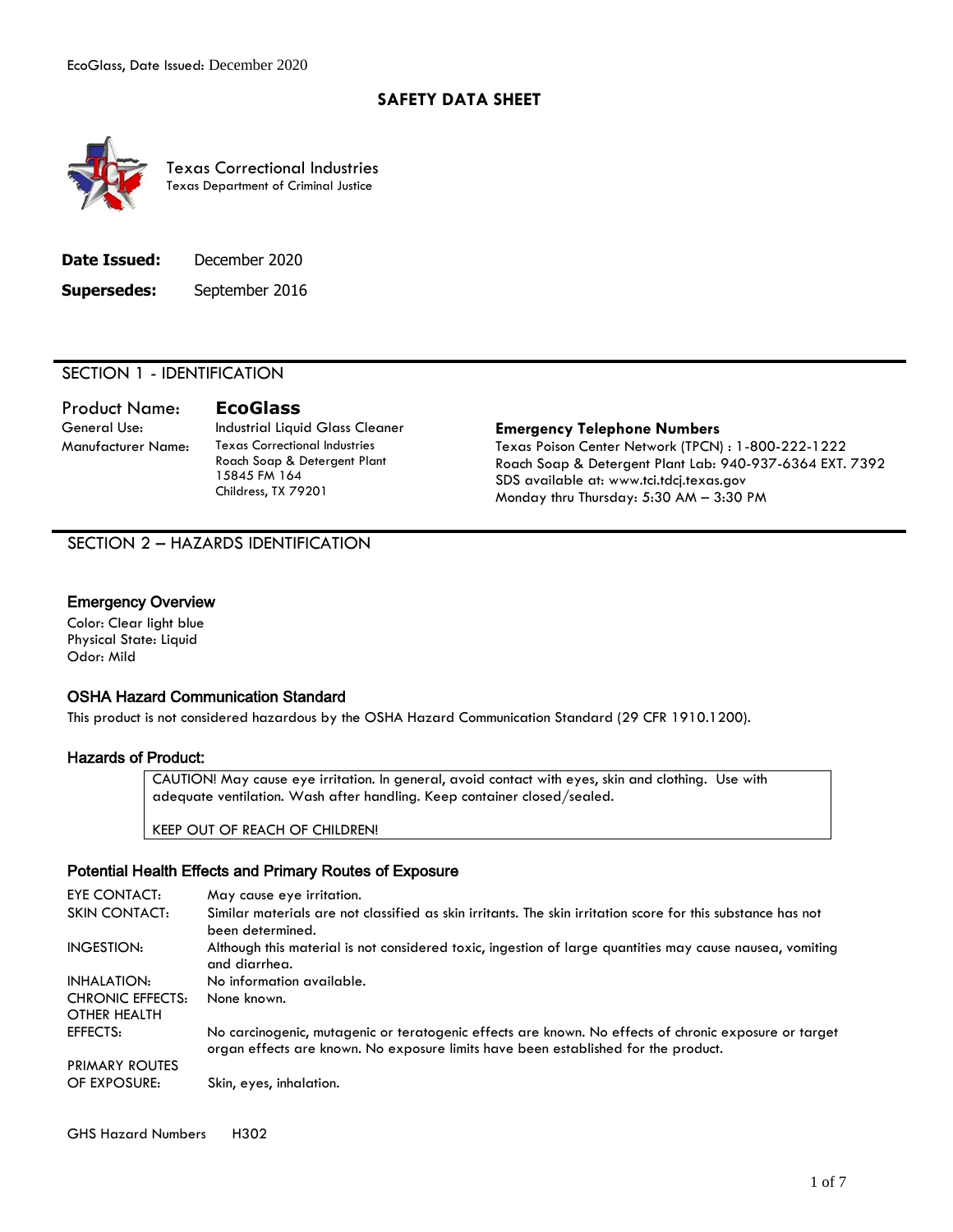#### SECTION 3 – COMPOSITION/INFORMATION ON INGREDIENTS

| Component        | % Concentration | <b>Exposure Limits</b>          |
|------------------|-----------------|---------------------------------|
| Dehypound        | 0.198           | N/A                             |
| Vanwet 9N9       | 0.099           | $2 \text{ mg/m}^3$ , TWA (PEL)  |
| Fluorosurfactant | 0.023           | 15 mg/m <sup>3</sup> /TWA (PEL) |

#### SECTION 4 – FIRST-AID MEASURES

| EYE CONTACT:  | Immediately flush eyes with plenty of cool water for at least 15 minutes. Seek medical attention.    |
|---------------|------------------------------------------------------------------------------------------------------|
| SKIN CONTACT: | Wash affected area with soap and water.                                                              |
| INGESTION:    | Do not induce vomiting. Never give anything by mouth if victim is unconscious or having convulsions. |
|               | Call a physician or seek immediate medical attention.                                                |
| INHALATION:   | Remove to fresh air.                                                                                 |

#### SECTION 5 – FIRE FIGHTING MEASURES

| Extinguishing Media:<br>Special Fire Fighting Procedures: | Use water fog, carbon dioxide, dry chemical, or foam.<br>Not considered combustible; this solution will not sustain combustion.<br>Unusual Fire or Explosion Hazards: None known. Use only procedures that you have been trained on. As in any fire,<br>Firefighters should wear self contained breathing apparatus in the positive pressure mode<br>with a full face piece (MSHA/NIOSH approved) when there is a possibility of exposure to<br>smoke, fumes, or hazardous decomposition products. |
|-----------------------------------------------------------|----------------------------------------------------------------------------------------------------------------------------------------------------------------------------------------------------------------------------------------------------------------------------------------------------------------------------------------------------------------------------------------------------------------------------------------------------------------------------------------------------|
| <b>Hazardous Combustion Products:</b>                     | Carbon dioxide, carbon monoxide, and oxides of nitrogen.                                                                                                                                                                                                                                                                                                                                                                                                                                           |

#### SECTION 6 – ACCIDENTAL RELEASE MEASURES

Steps to take in case of a spill or leak:

Add dry material to absorb spill. Using recommended protective equipment, pick up bulk of spill and containerize for recovery or disposal. Flush area with water to remove residues.

#### SECTION 7 – HANDLING AND STORAGE

Avoid contact with eyes, skin and clothing. Avoid breathing mist, vapor, or dust. Keep container closed/sealed. Use with adequate ventilation. Wash thoroughly after handling.

### SECTION 8 – EXPOSURE CONTROLS/PERSONAL PROTECTION

Personal Protection

EYE PROTECTIN: Safety glasses with side shields or chemical goggles. SKIN PROTECTION: Nitrile/butadiene rubber ("Nitrile" or "NBR"), synthetic or natural rubber gloves. RESPIRATORY PROTECTION: Any special protection is not expected under normal conditions of use. ENGINEERING CONTROLS: General ventilation.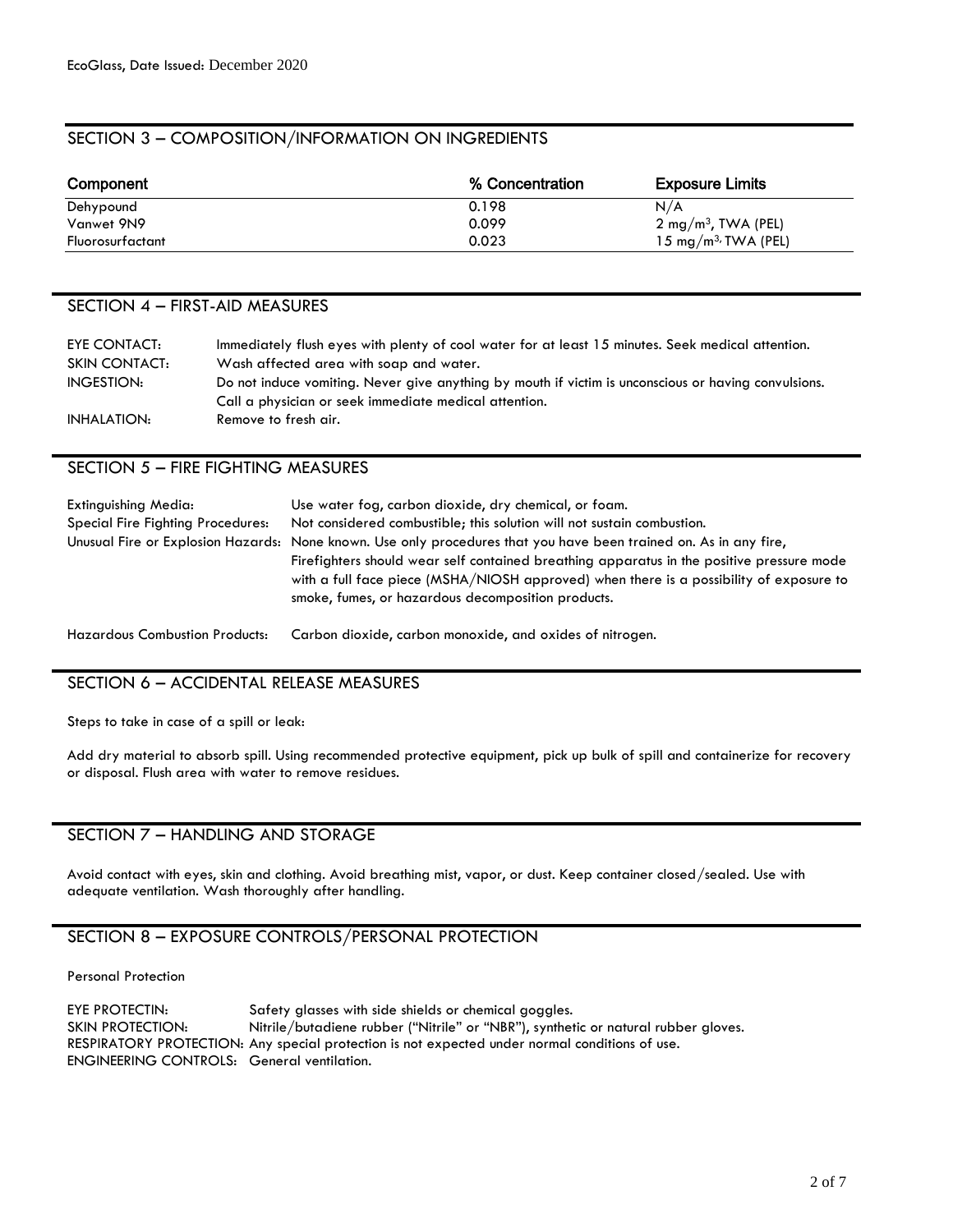#### SECTION 9 – PHYSICAL AND CHEMICAL PROPERTIES

| PHYSICAL STATE:          | Liquid                        |
|--------------------------|-------------------------------|
| APPEARANCE:              | Clear light blue              |
| ODOR:                    | Mild                          |
| PH:                      | $9.7 - 10.9$                  |
| <b>BOILING POINT:</b>    | $100^{\circ}$ C               |
| <b>SPECIFIC GRAVITY:</b> | $1.063$ g/ml                  |
| SOLUBILITY IN WATER:     | Completely; any concentration |
| <b>FLASH POING:</b>      | $>$ 200 $\circ$ F             |
| AUTOIGNITION TEMP.       | Not determined.               |
|                          |                               |

#### SECTION 10 – STABILITY AND REACTIVITY

STABILITY: Normally stable. HAZARDOUS POLYMERIZATION: Will not occur<br>
INCOMPATIBLE MATERIALS: Strong acids, CONDITIONS TO AVOID: None determined; none known HAZARDOUS DECOMPOSITION PRODUCTS: Oxides of carbon.

Strong acids, bases, and oxidizing agents.

NOTE: The C### notation below refers to a principal component based on the amounts present in the product which may involve trade secret chemicals. In the event of an accident, notify the Poison Control Center for more information.

#### SECTION 11 – TOXICOLOGICAL INFORMATION

C042

Any toxicological information included in this section is based upon data associated with the components or an analogous product.

| Acute oral toxicity:             | $LD50 > 2000$ mg/kg body weight                                                        |
|----------------------------------|----------------------------------------------------------------------------------------|
| Skin irritation:                 | not irritating                                                                         |
| Eye irritation:                  | severely irritating                                                                    |
| C069                             |                                                                                        |
| Routes of Entry                  |                                                                                        |
| Absorbed through skin.           | Eye contact.                                                                           |
| <b>Toxicity to Animals</b>       | LD50: Not available.                                                                   |
|                                  | LC50: Not available.                                                                   |
| <b>Chronic Effects on Humans</b> | Not available.                                                                         |
| Other Toxic Effects on Humans    | Slightly hazardous in case of skin contact (irritant),<br>of ingestion, of inhalation. |
| <b>Special Remarks</b>           | Not available.                                                                         |
| on Toxicity to Animals           |                                                                                        |
| Special Remarks on               | Not available.                                                                         |
| Chronic Effects on Humans:       |                                                                                        |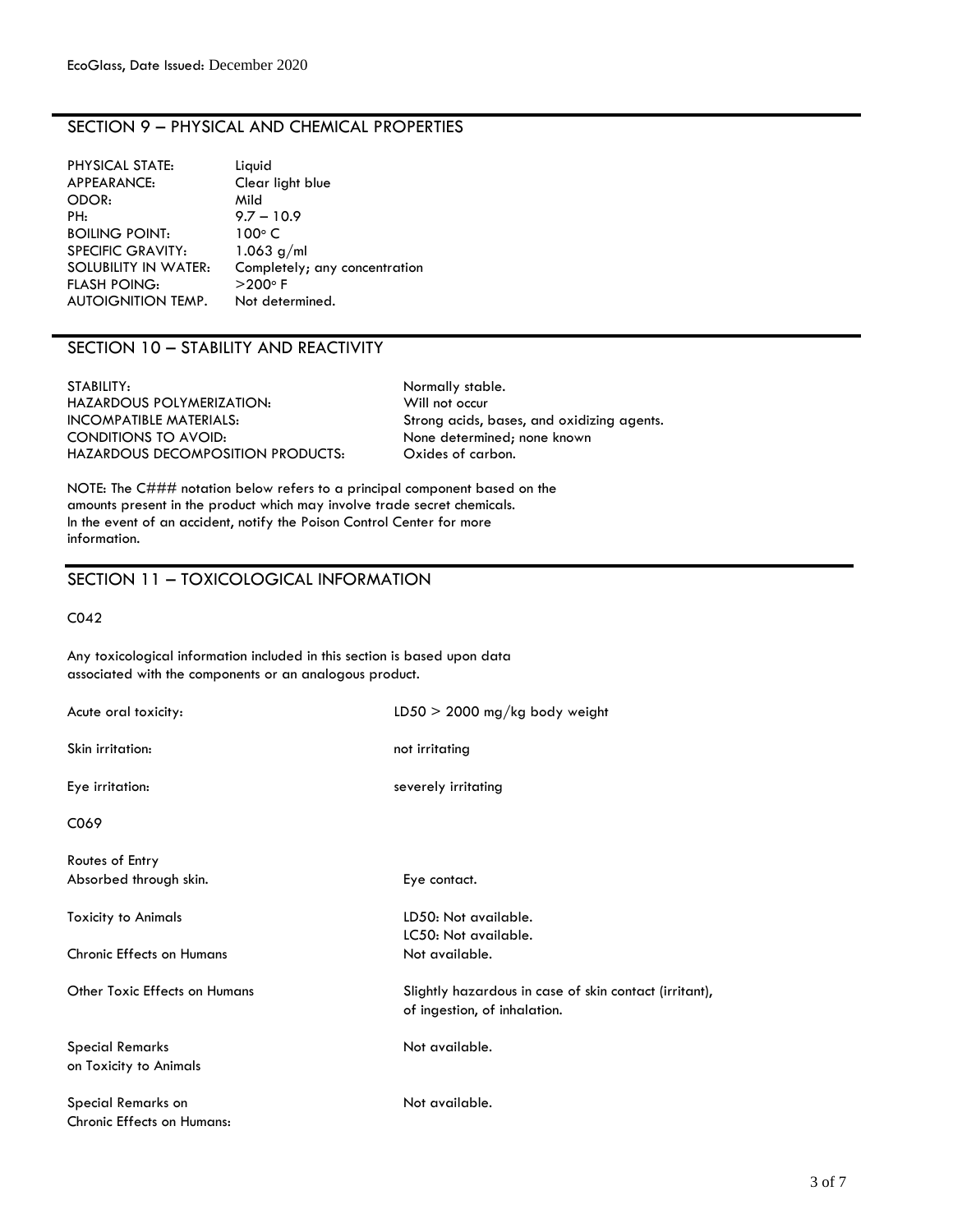| Special Remarks on other                  | <b>Acute Potential Health Effects:</b>                 |
|-------------------------------------------|--------------------------------------------------------|
| <b>Toxic Effects on Humans</b>            | Skin: May cause skin irritation.                       |
| Eyes: Causes moderate irritation.         |                                                        |
| Inhalation:                               | Inhalation of mist or vapor may                        |
|                                           | cause respiratory tract irritation.                    |
| Ingestion:                                | Expected to be a low hazard.                           |
| C066                                      |                                                        |
| <b>ROUTES OF EXPOSURE:</b>                | Eye contact, skin absorption, inhalation or ingestion. |
| <b>ACUTE TOXICITY:</b>                    | No data available.                                     |
|                                           |                                                        |
| <b>CARCINOGENITY:</b>                     | The following components of this material              |
|                                           | are listed as carcinogens by IARC, NTP or OSHA:        |
|                                           |                                                        |
|                                           | <b>IARC</b><br><b>OSHA</b><br><b>NTP</b>               |
| 1,4 Dioxane                               | X<br>2B                                                |
| TERATOGENICITY, MUTAGENICITY, :           | No data available.                                     |
| OR OTHER REPRODUCTIVE EFFECTS.            |                                                        |
|                                           |                                                        |
| <b>CONDITIONS AGGRAVATED BY EXPOSURE:</b> | No data available.                                     |
|                                           |                                                        |
| <b>SYNERGISTIC MATERIALS:</b>             | No data available.                                     |
|                                           |                                                        |
| SECTION 12 - ECOLOGICAL INFORMATION       |                                                        |
|                                           |                                                        |
| CO <sub>42</sub>                          |                                                        |
| General ecological information:           |                                                        |
|                                           |                                                        |

|                            | The ecological evaluation of the product is based on data from the raw<br>material and/or comparable substances.                                                                                                                                  |
|----------------------------|---------------------------------------------------------------------------------------------------------------------------------------------------------------------------------------------------------------------------------------------------|
| Acute fish toxicity:       | $LC50 > 1 - \le 10$ mg product/L.                                                                                                                                                                                                                 |
| Acute bacterial toxicity:  | $ECO > 100$ mg product/L.                                                                                                                                                                                                                         |
| Ultimate biodegradation:   |                                                                                                                                                                                                                                                   |
|                            | The total of the organic components contained in the product achieve $>$<br>60% BOD/COD or CO2 liberation, or > 70% DOC reduction in tests for<br>ease of degradability - threshold values for 'readily degradable'<br>(e.g. to OECD method 301). |
| Method:                    | <b>OECD 301 B</b>                                                                                                                                                                                                                                 |
| C069                       |                                                                                                                                                                                                                                                   |
| Ecotoxicity                | Not available.                                                                                                                                                                                                                                    |
| <b>BOD5</b> and COD        | Not available.                                                                                                                                                                                                                                    |
| Products of Biodegradation | Possibly hazardous short term degradation<br>products are not likely. However, long<br>term degradation products may arise.                                                                                                                       |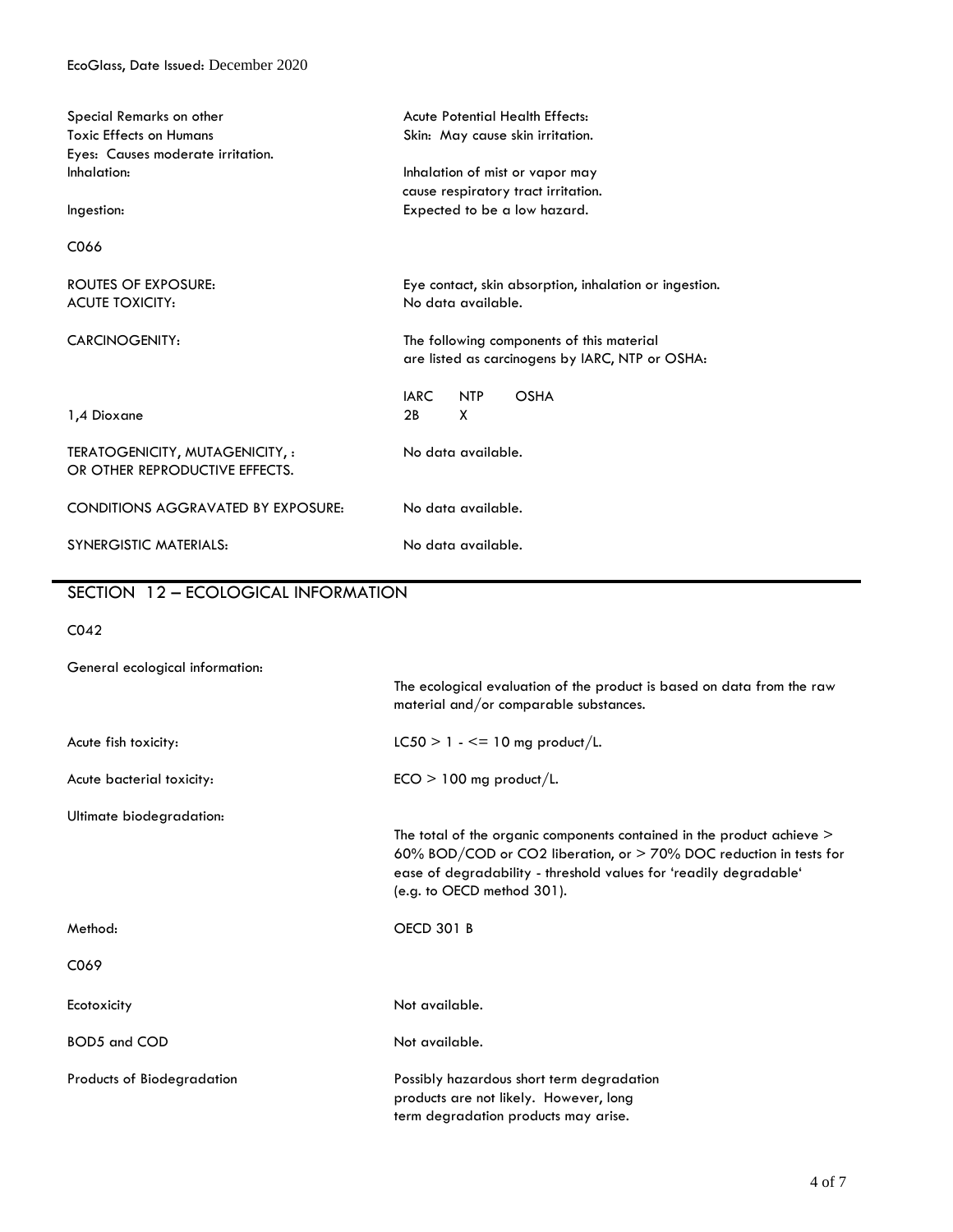| Toxicity of the<br>Products of Biodegradation                      | . Not available                                                                                                       |
|--------------------------------------------------------------------|-----------------------------------------------------------------------------------------------------------------------|
| Special Remarks on the<br>Products of Biodegradation               | Not available.                                                                                                        |
| C066                                                               | No data available.                                                                                                    |
| SECTION 13 - DISPOSAL CONSIDERATIONS                               |                                                                                                                       |
| CO <sub>42</sub><br>N/A                                            |                                                                                                                       |
| C069<br>N/A                                                        |                                                                                                                       |
| C066<br><b>WASTE DISPOSAL INFORMATION:</b>                         | Dispose in accordance with all applicable federal,<br>state, and local regulations.                                   |
| <b>RCRA INFORMATION:</b>                                           | If this material becomes a waste, it would not be considered<br>hazardous under 4OCFR261.                             |
| SECTION 14 - TRANSPORTATION INFORMATION                            |                                                                                                                       |
| CO <sub>42</sub>                                                   |                                                                                                                       |
| General information:                                               | Not hazardous according to RID, ADR, ADNR,<br>IMDG, IATA-DGR, CFR and TDG.                                            |
| C069                                                               |                                                                                                                       |
| <b>DOT Classification</b>                                          | Not a DOT controlled material (United States).                                                                        |
| Identification                                                     | Not applicable.                                                                                                       |
| <b>Special Provisions for Transport</b>                            | Not applicable.                                                                                                       |
| C066                                                               |                                                                                                                       |
| DOT INFORMATION:                                                   | 49CFR172.101                                                                                                          |
| Proper shipping name:                                              | Compounds, Cleaning, Liquid-NOS                                                                                       |
| <b>DOT Hazardous Class:</b>                                        | Non-hazardous, non-regulated                                                                                          |
| <b>Hazardous Components:</b>                                       | None                                                                                                                  |
| <b>REPORTABLE QUANTITY:</b><br>SECTION 15 - REGULATORY INFORMATION | 49CFR172.101: Not applicable                                                                                          |
| <b>TSCA INVENTORY STATUS</b>                                       | This product should be used solely for the purposes of<br>glass surface cleaning in accordance with product labeling. |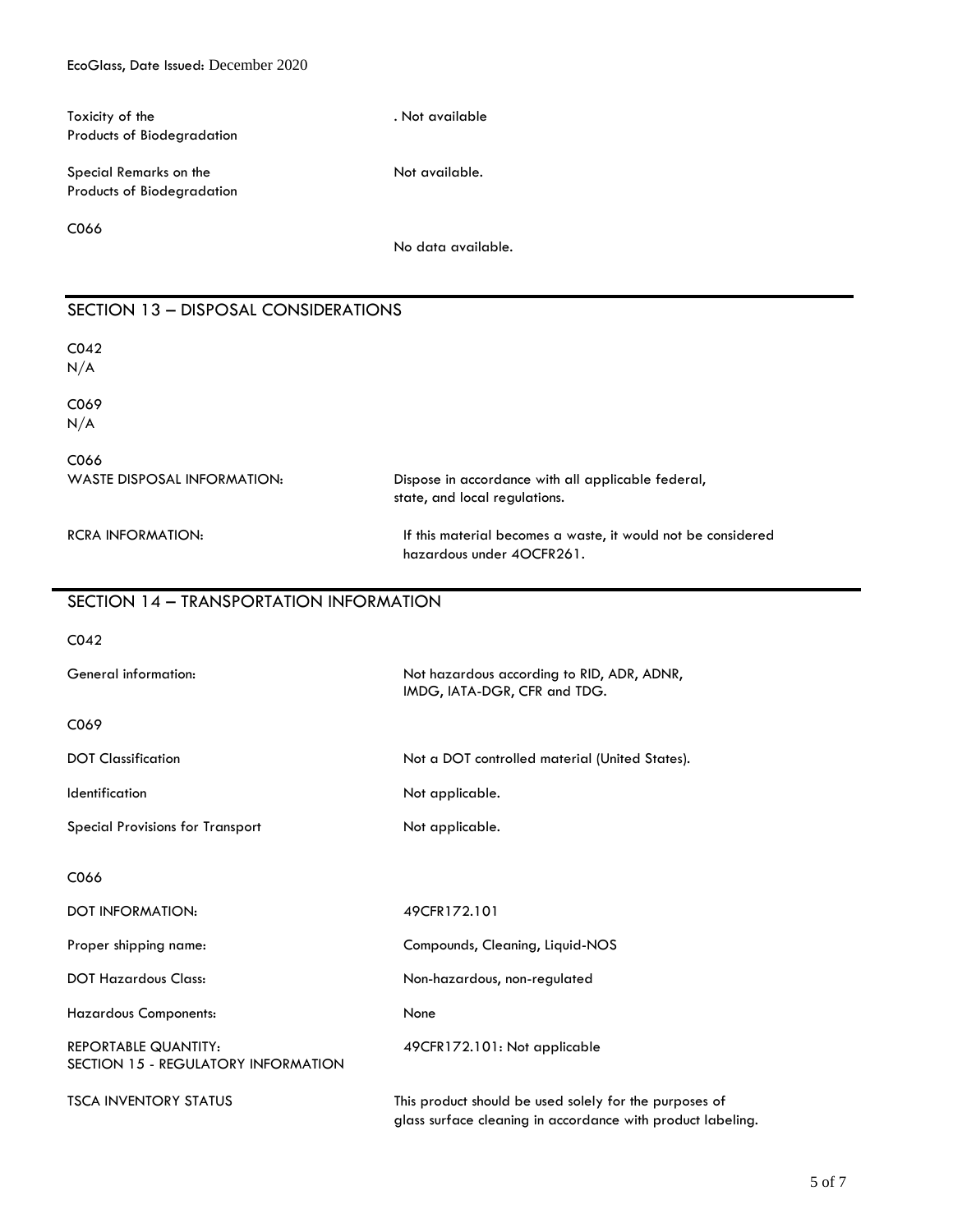EcoGlass, Date Issued: December 2020

| None listed                                                                                                                   |
|-------------------------------------------------------------------------------------------------------------------------------|
| None listed                                                                                                                   |
| None listed                                                                                                                   |
|                                                                                                                               |
| US. EPA Emergency Planning and Community                                                                                      |
| Right-To-Know Act (EPCRA)                                                                                                     |
| ETHYLENE OXIDE CAS: $75-21-8 \leq 10$ PPM                                                                                     |
| PROPYLENE OXIDE CAS: $75-56-9 < 5$ PPM                                                                                        |
| US. EPA CERCLA Hazardous Substances (40 CFR 302)<br>ETHYLENE OXIDE CAS: $75-2-8 \le 10$ PPM<br>ETHANAL CAS: $75-07-0 < 5$ PPM |
|                                                                                                                               |

## SECTION 15 – REGULATORY INFORMATION

| CO <sub>42</sub>                             |                                                                                                                               |  |
|----------------------------------------------|-------------------------------------------------------------------------------------------------------------------------------|--|
| <b>TSCA Inventory Status:</b>                | This product and/or all of its components are either included<br>on or exempt from the TSCA Inventory of Chemical Substances. |  |
| SARA 311/312 Hazard                          |                                                                                                                               |  |
| Categories:                                  | <b>Immediate Health</b>                                                                                                       |  |
| TSCA 12(b) Components:                       | none                                                                                                                          |  |
| <b>SARA 313 Toxic Chemicals:</b>             | none                                                                                                                          |  |
| SARA 302 Extremely Hazardous                 | US. EPA Emergency Planning and Community                                                                                      |  |
| Substances:                                  | Right-To-Know Act (EPCRA)                                                                                                     |  |
|                                              | SARA Title III Section 302 Extremely                                                                                          |  |
| Hazardous Substance (40 CFR 355, Appendix A) | ETHYLENE OXIDE CAS: $75-21-8 \leq 10$ PPM                                                                                     |  |
|                                              | PROPYLENE OXIDE CAS: $75-56-9 < 5$ PPM                                                                                        |  |
| <b>CERCLA Hazardous Chemicals:</b>           | US. EPA CERCLA Hazardous Substances (40 CFR 302)                                                                              |  |
|                                              | ETHYLENE OXIDE CAS: $75-2-8 \le 10$ PPM                                                                                       |  |
|                                              | ETHANAL CAS: $75-07-0 < 5$ PPM                                                                                                |  |
| C069                                         |                                                                                                                               |  |
|                                              |                                                                                                                               |  |

 $\rm N/A$ 

C066

US FEDERAL REGULATIONS